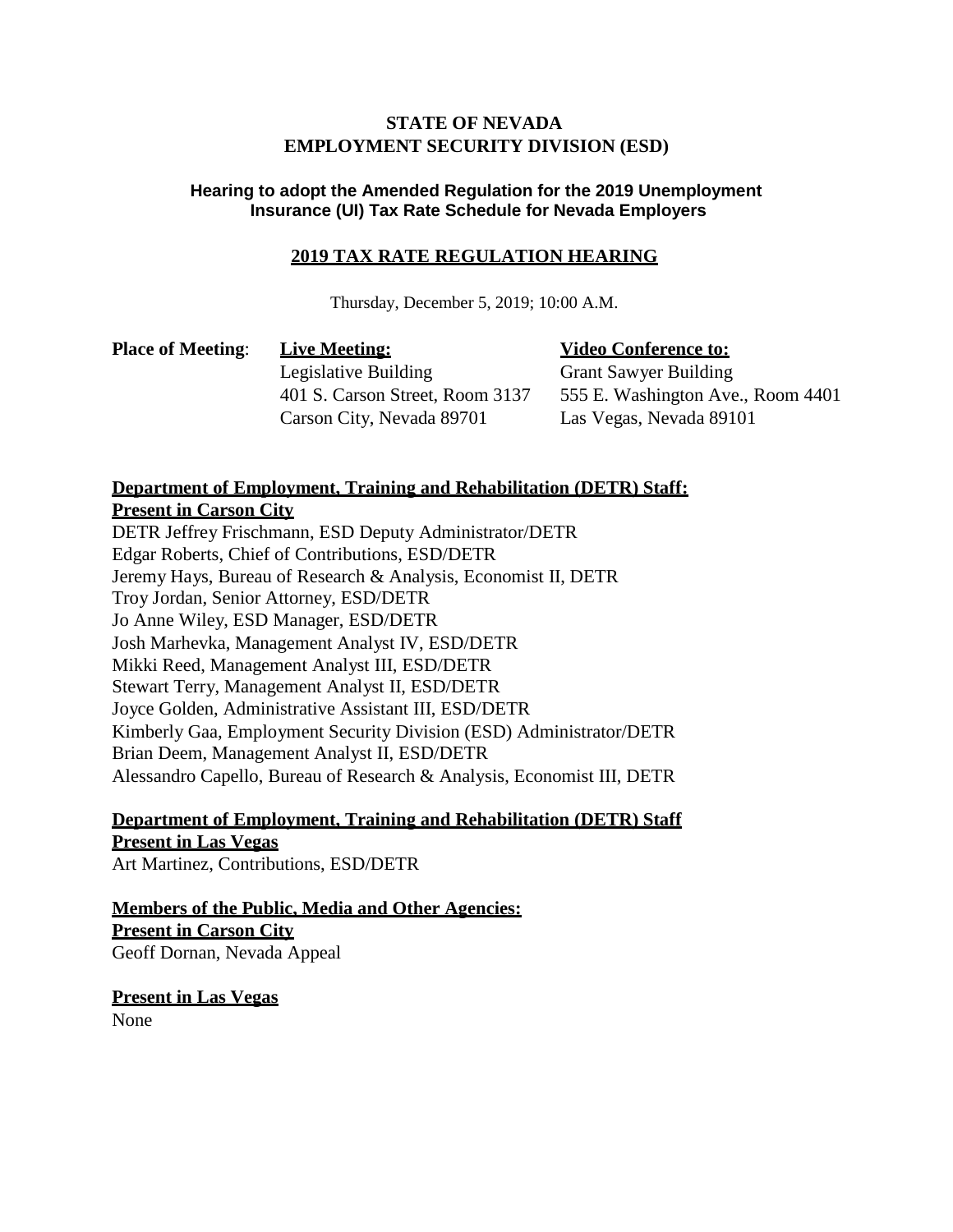GAA: Good morning, my name is Kimberly Gaa, I am the Administrator for the Employment Security Division for the Department of Employment, Training and Rehabilitation. I am calling this meeting to order. This public hearing this morning is to receive comments on a proposed regulation to establish the Unemployment Insurance Tax Rate Schedule for calendar year 2020. NRS 612.550 requires that the Administrator of the Employment Security Division establish the tax rate schedule each year by regulation. So, Agenda Item number 2 is opportunity for public comment; if there's anybody wishing to make a public comment please come forward. We will be limiting the comments to 5 minutes each, and if there is written testimony to present please provide that to staff so it can be placed in the record. Is there anybody in Las Vegas, Art?

MARTINEZ: Art Martinez, Las Vegas Field Audit. No, no public comment from Las Vegas.

GAA: Thanks Art. Anybody from Carson City? Seeing no-one in Carson City, we'll go ahead and close the first opportunity for public comment and move on to Agenda Item number 3, confirmation of posting. Mr. Terry, was proper notice for this hearing provided and did you receive proper confirmation of its posting in accordance with Nevada Revised Statute 241.0203?

TERRY: Stewart Terry for the record, Management Analyst 2 for the Employment Security Division Management and Administration Support Services unit. Yes, proper notice was

1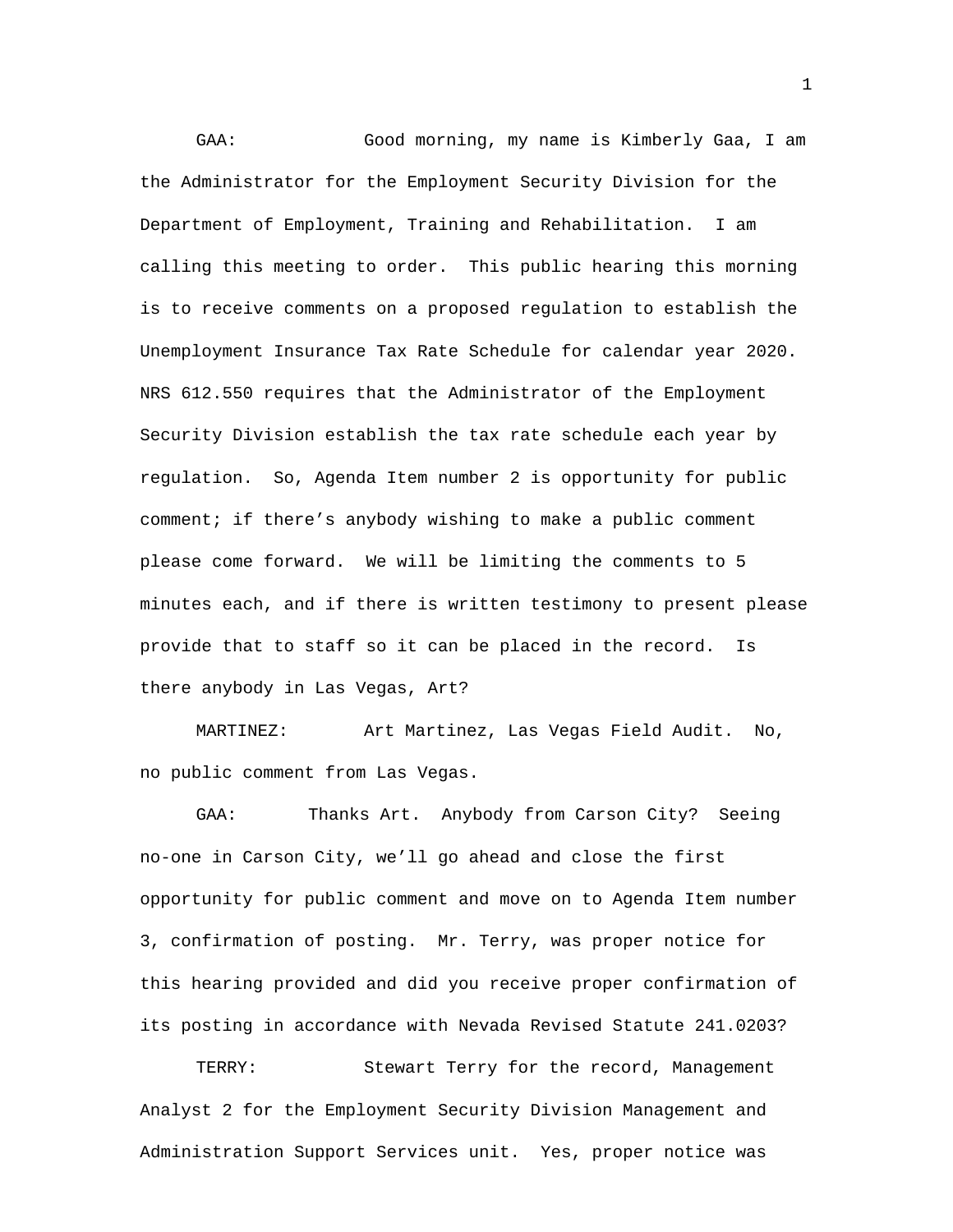provided for this meeting pursuant to Nevada's open meeting law, NRS 241.020 and confirmation of posting was received.

GAA: Thank you Mr. Terry. Next agenda item number 4, a review of any written comments. Mrs. Golden, have any written comments been received regarding this hearing? And for the record, please provide your full name and position.

GOLDEN: Joyce Golden for the record, administrative assistant to the division administrator. No written comments were received for this meeting.

GAA: Thank you Mrs. Golden. Moving on to agenda item 5, review of amended regulation to the 2020 tax rate schedule. A regulation workshop of the Employment Security Council to solicit comments from interested parties as well as the public was conducted on October 3rd, 2019 as required by NRS 233B.061 and NRS 233B.0608. At that meeting, the Employment Security Council recommended that the Employment Security Division Administrator reduce the average UI contribution rate to 1.65% for calendar year 2020. With this updated rate of 1.65% average contribution rate, the total cost paid by Nevada employers will fall from 1.90% on average to 1.70% of wages subject to contributions. No public comments were received at the Employment Security Council Meeting held on October 3<sup>rd</sup>, 2019. One public comment expressing support of the rate reduction was received from the Reno/Sparks Chamber of Commerce, which was read into the record in our Small Business Workshop held on October 23rd, 2019. As Administrator of

2